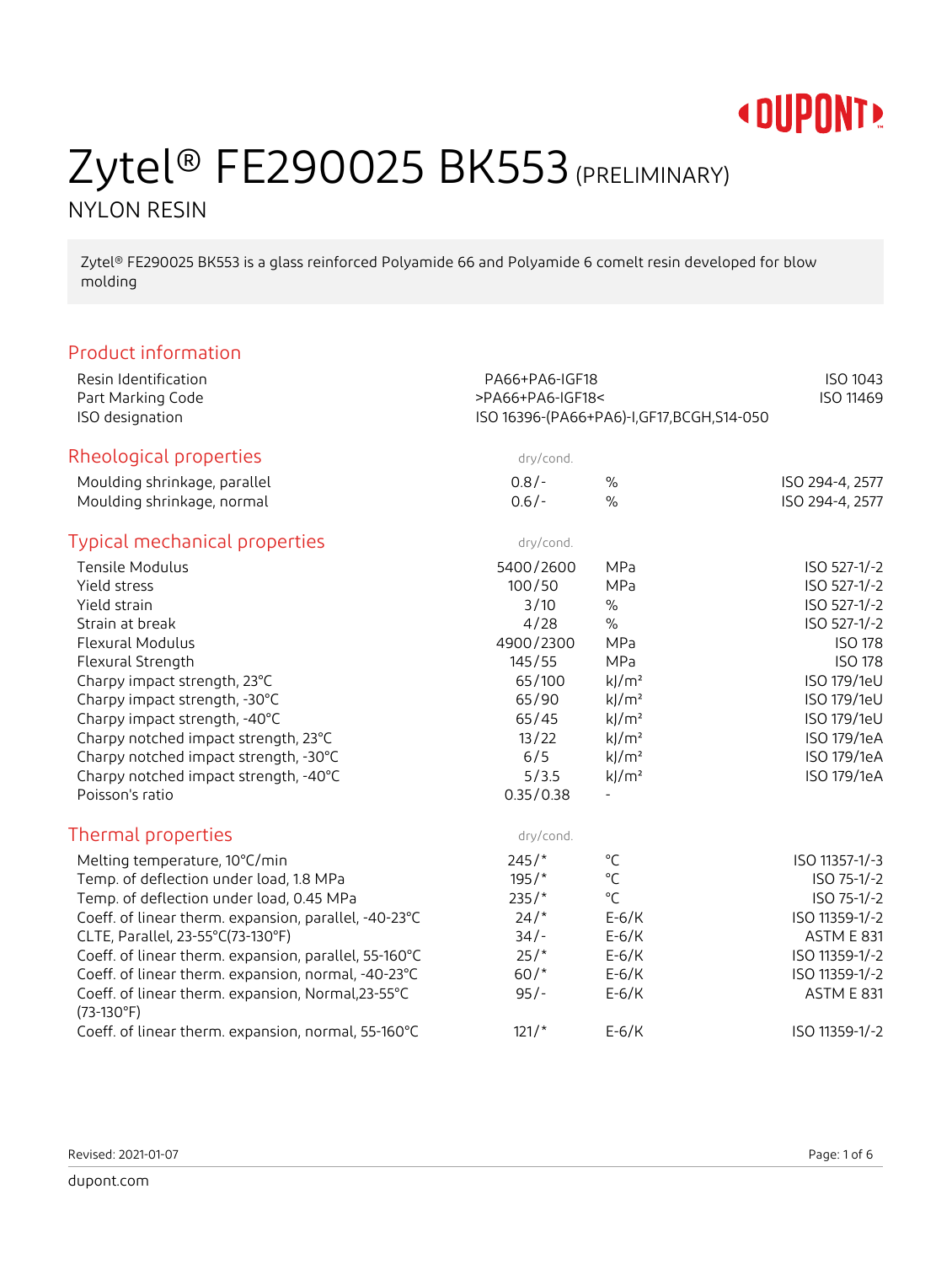

## Zytel<sup>®</sup> FE290025 BK553 (PRELIMINARY) NYLON RESIN

### Flammability

| <b>FMVSS Class</b>                                                                                                                                                                                                                                                                                                                                   | $DNI^{[1]}$                                                                                                                                    | ISO 3795 (FMVSS 302)                                |
|------------------------------------------------------------------------------------------------------------------------------------------------------------------------------------------------------------------------------------------------------------------------------------------------------------------------------------------------------|------------------------------------------------------------------------------------------------------------------------------------------------|-----------------------------------------------------|
| [1]: wall thickness 3mm                                                                                                                                                                                                                                                                                                                              |                                                                                                                                                |                                                     |
| Other properties                                                                                                                                                                                                                                                                                                                                     | dry/cond.                                                                                                                                      |                                                     |
| Humidity absorption, 2mm<br>Water absorption<br>Density<br>[2]: wall thickness 1mm                                                                                                                                                                                                                                                                   | $2.2/*$<br>$\%$<br>$3.2/$ <sup>*[2]</sup><br>$\%$<br>$1220/-$<br>kg/m <sup>3</sup>                                                             | Sim. to ISO 62<br>Sim. to ISO 62<br><b>ISO 1183</b> |
| Injection                                                                                                                                                                                                                                                                                                                                            |                                                                                                                                                |                                                     |
| Drying Recommended<br>Drying Temperature<br>Drying Time, Dehumidified Dryer<br>Processing Moisture Content<br>Melt Temperature Optimum<br>Min. melt temperature<br>Max. melt temperature<br>Max. screw tangential speed<br>Mold Temperature Optimum<br>Min. mould temperature<br>Max. mould temperature<br>Hold pressure range<br>Hold pressure time | yes<br>80 °C<br>$2 - 4 h$<br>≤0.2 $%$<br>290 °C<br>280 °C<br>300 °C<br>$0.2 \, m/s$<br>90 °C<br>50 °C<br>100 °C<br>50 - 100 MPa<br>$3 \,$ s/mm |                                                     |
| Extrusion                                                                                                                                                                                                                                                                                                                                            |                                                                                                                                                |                                                     |
| Drying Temperature<br>Drying Time, Dehumidified Dryer<br>Melt Temperature Optimum<br>Melt Temperature Range                                                                                                                                                                                                                                          | ≤80 $°C$<br>$4 - 6 h$<br>285 °C<br>275 - 290 °C                                                                                                |                                                     |
| <b>Blow Molding</b>                                                                                                                                                                                                                                                                                                                                  |                                                                                                                                                |                                                     |
| Drying Recommended<br>Drying Temperature<br>Drying Time, Dehumidified Dryer<br>Processing Moisture Content<br>Melt Temperature Optimum<br>Melt Temperature Range<br>Swell ratio                                                                                                                                                                      | yes -<br>100 - 110 °C<br>$4 - 5 h$<br>≤0.05 $%$<br>285 °C<br>275 - 295 °C<br>$1.3 -$                                                           |                                                     |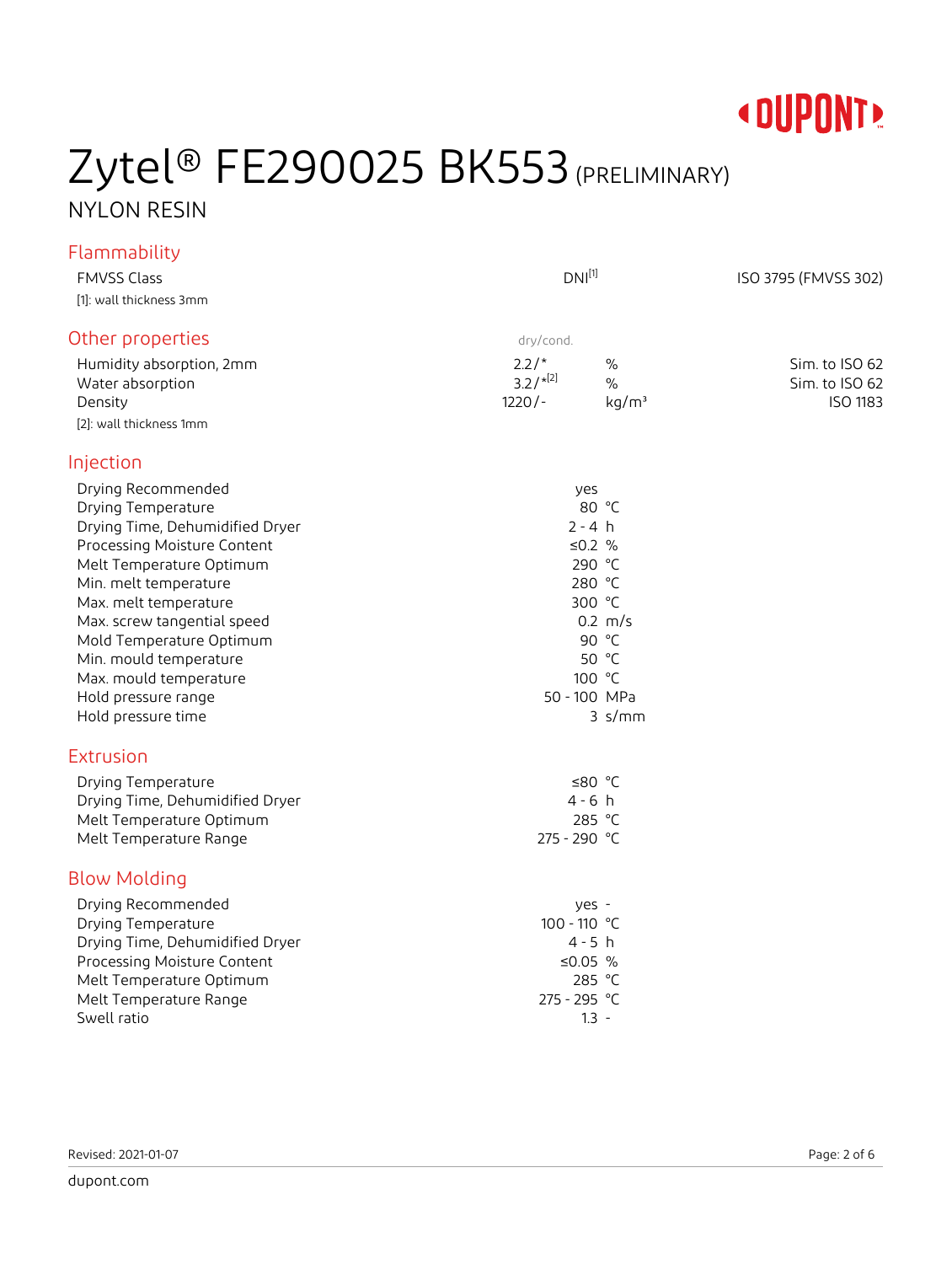

## Zytel® FE290025 BK553 (PRELIMINARY) NYLON RESIN

Stress-strain (dry)

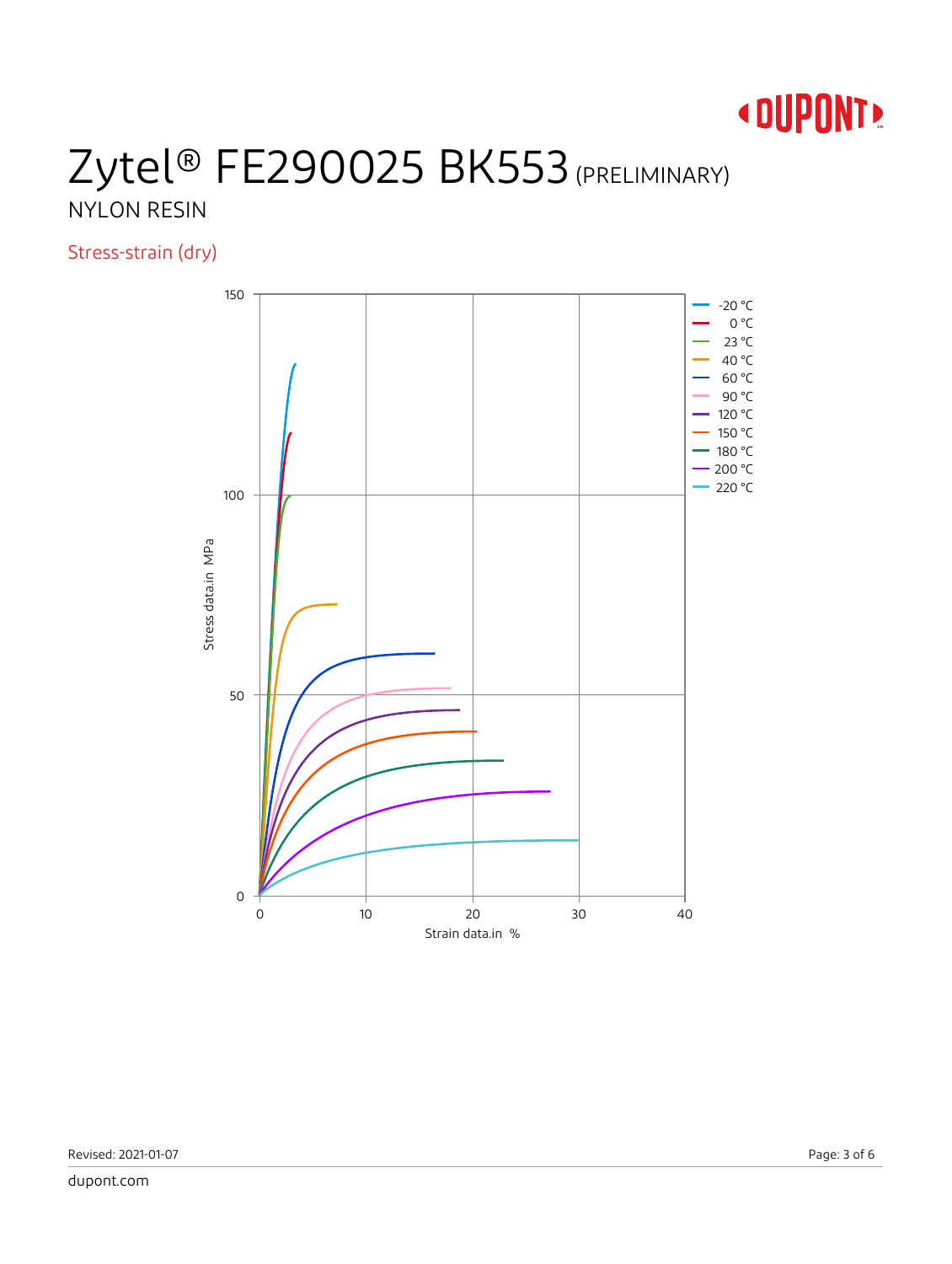

## Zytel® FE290025 BK553 (PRELIMINARY) NYLON RESIN

Stress-strain (cond.)

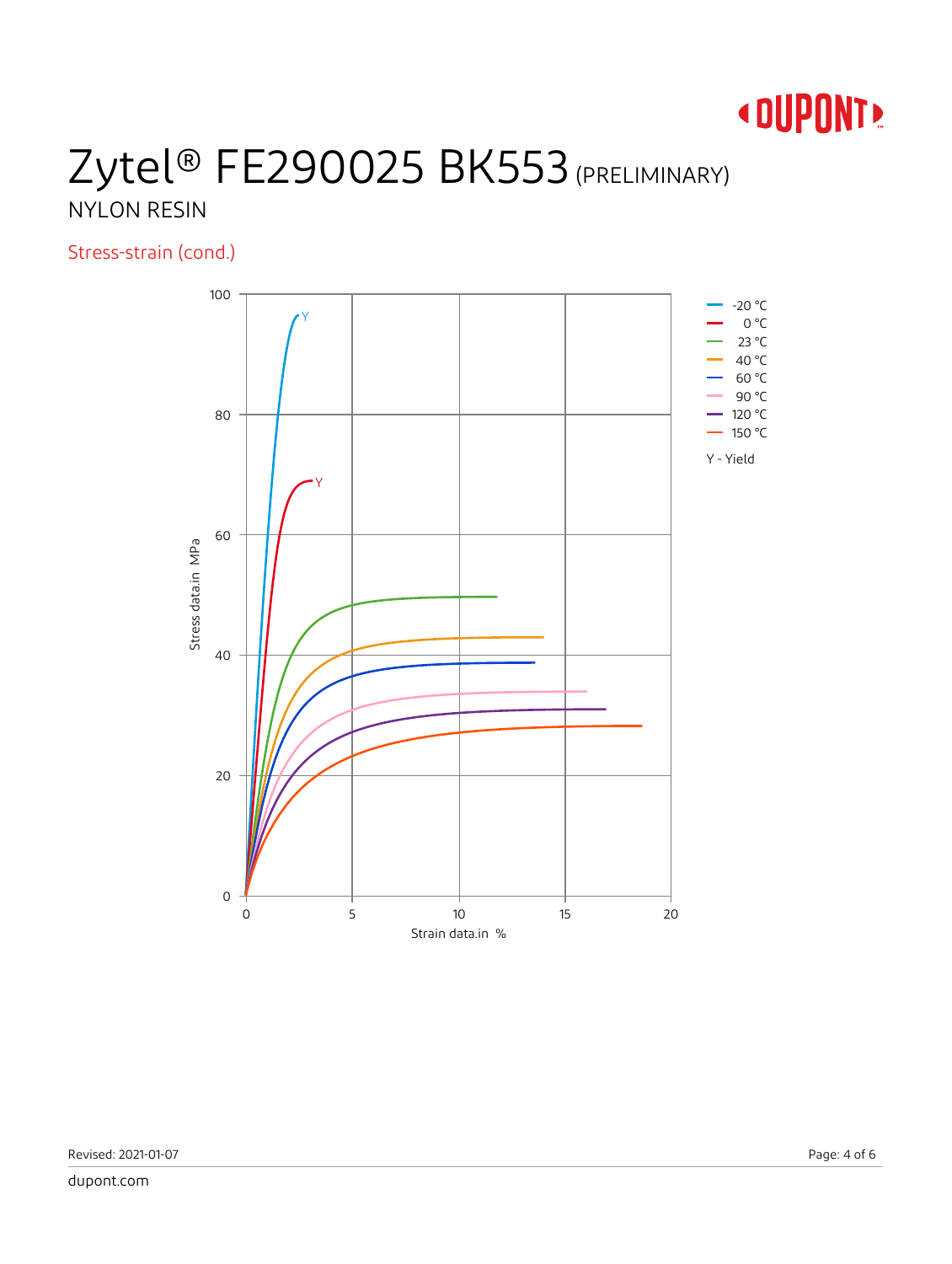# **« DUPONT!**

## Zytel® FE290025 BK553 (PRELIMINARY) NYLON RESIN

Tensile modulus-temperature (dry)